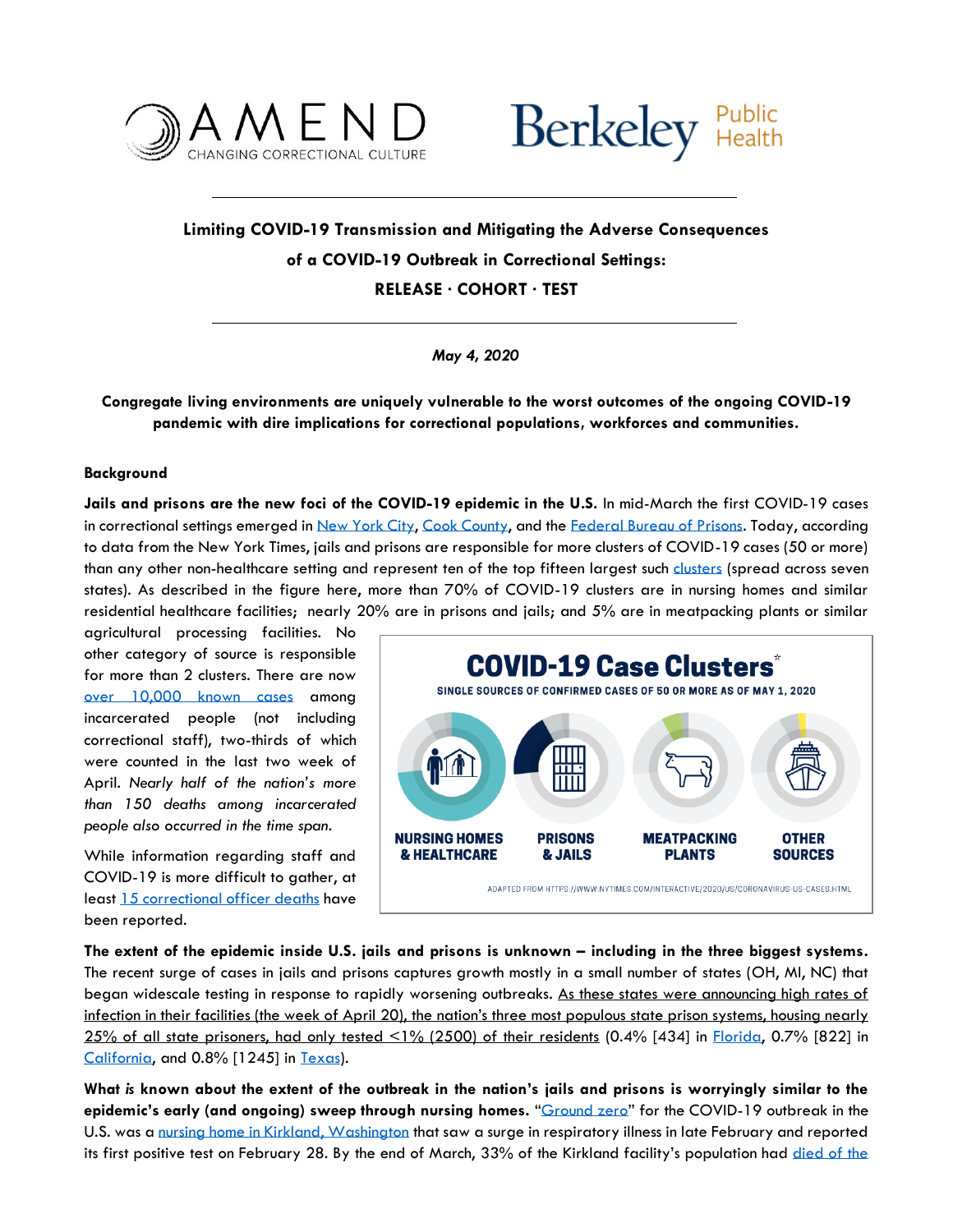

[disease](https://www.nejm.org/doi/full/10.1056/NEJMoa2005412) and infections had been found in 400 additional facilities around the country. As of April 27 2020, updated [data](https://www.kff.org/medicaid/issue-brief/state-reporting-of-cases-and-deaths-due-to-covid-19-in-long-term-care-facilities/) show 50,000 cases in at least 4,000 long-term care facilities across 36 states having resulted in more than 10,000 deaths (residents and staff).

**While correctional settings and nursing homes differ in a number of ways, they share a critical feature: they are congregate living environments. As rising case counts and associated mortality increasingly point to a rapidly worsening COVID-19 epidemic in U.S. jails and prisons**, affecting residents and staff alike, recently released case [studies](https://wwwnc.cdc.gov/eid/article/26/7/20-0764_article) show how easily the virus can be tramsmitted in environments in which people spend prolonged time indoors, in close proximity to one another. The figures below, for example, describe the trajectory of an outbreak on a single floor of a call center in South Korea over a two-week period, illustrating that COVID-19 "can be exceptionally contagious in crowded… settings" (in this case, a 43.5% attack rate).

Figure 1, at left, shows the rapid increase in infection within 12 days of an initial infection. Blue shading in the figure at right indicates seating places of confirmed cases; the study can be found [here.](https://wwwnc.cdc.gov/eid/article/26/8/20-1274_article)



On March 23, 2020, Amend at UCSF issued [guidance](https://amend.us/wp-content/uploads/2020/03/COVID-in-Corrections-Challenges-and-Solutions-1.pdf)1 to correctional system leaders preparing for a potential COVID-19 outbreak in their facilities. That guidance emphasized the following critical steps:

- **Immediately release people** to create the space and resources needed to safeguard those remaining. These releases are necessary until other preventive measures (vaccines, prophylactic drugs or biologicals) can be implemented, or until a sufficiently large proportion of the U.S. population has been previously infected so that herd immunity will prevent large outbreaks. This is a recommendation to safeguard public health. It is not a recommendation for or against reducing sentence duration as release can happen with a reduction or a postponement of incarceration or a transfer of custody to community corrections or home confinement.
- **House the remaining population in cohorts**, or "mini-communities," that practice *absolute social distancing from other cohorts*. Assign staff and re-organize essential activities (e.g. recreation, shower, pill call, canteen, medical and mental health treatment) consistent with this measure. This requires minimizing the number of cohorts that come into contact with an individual staff member, particularly when physical distancing is not possible (e.g. nursing staff). Such cohorting is not an alternative to substantial releases in systems operating at or near capacity;

<sup>1</sup> These recommendations are enumerated in greater detail in a source document available at: https://amend.us/covid.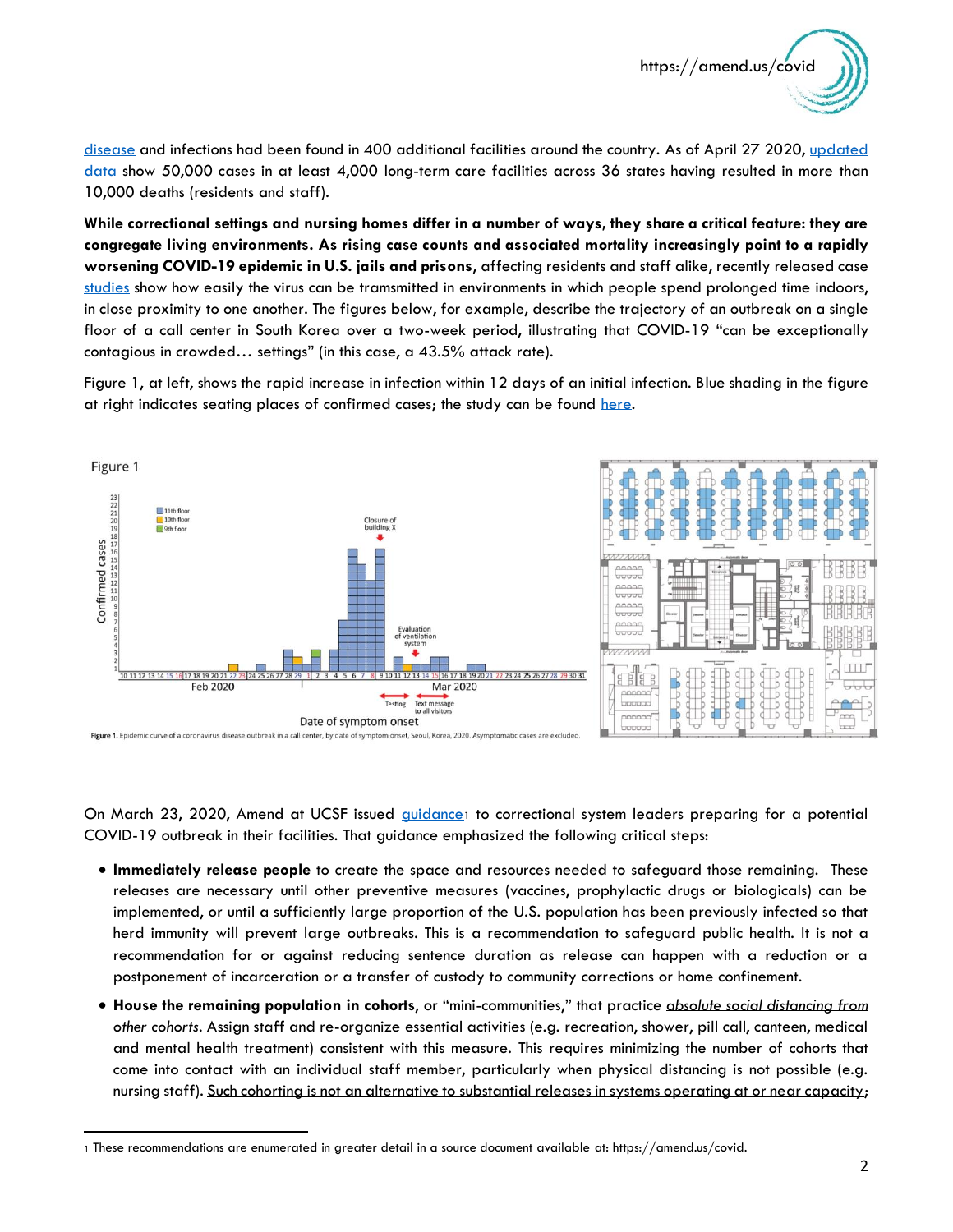in fact, cohorting's effectiveness is dependent on space created by release. De-institutionalizing people into noncongregate living environments in the community is the most important first-line public health strategy to mitigate disease transmission in correctional settings.

- **Provide all staff and residents with education** regarding COVID-19: what it is, how it is spread, common measures needed to reduce spread (including strict cohorting / social distancing), and what will happen to staff or residents who report symptoms.
- **Respond to suspected cases of COVID-19 transparently, consistently, and with measures that are patientcentered and optimized for harm reduction.<sup>2</sup>**
- **As testing capacity expands, prioritize robust testing and contact tracing in correctional facilities.**
- **Restrict all non-essential movement in and out of facilities**, including halting new admissions when possible. If not possible, new admissions should be quarantined for two weeks with as few people housed per cell as possible prior to being introduced into the prison population.
- **Greatly enhance resident communication with friends and family outside of prison** while temporarily eliminating in-person contacts.
- **Allow emergency credentialing of nearby hospital healthcare professionals in anticipation of need**.

## **UPDATED GUIDANCE: Cohorting, Population Reduction, Testing, and Information Sharing**

In light of recent developments surrounding the spread of COVID-19 in U.S. correctional facilities and accumulating knowledge regarding the unique risk of widespread COVID-19 transmission in congregate living environments, we reassert the relevance and importance of our guidance provided on March 23 and summarized above.

We expand on that guidance with the following urgent recommendations:

- (1) **Cohort populations in facilities with one or more confirmed COVID-19 case (resident or staff) into minicommunities of as few people as possible and maintain absolute social distancing between cohorts.** Cohorting to contain infectious disease outbreak is [long-practiced,](https://www.ncbi.nlm.nih.gov/pmc/articles/PMC4845677/) [evidence](https://www.ncbi.nlm.nih.gov/pubmed/12767848)[-based,](https://www.ncbi.nlm.nih.gov/pubmed/8227890) and a hallmark of [CDC](https://www.cdc.gov/infectioncontrol/guidelines/isolation/prevention.html#g)  [infection control guidelines](https://www.cdc.gov/infectioncontrol/guidelines/isolation/prevention.html#g) for residential settings. Cohorting at the household-level, or a "stay-at-home order", is the community standard for reducing risk of transmission in most U.S. jurisdictions. Some critical components of effective cohorting in correctional settings include:
	- a. Cohorts should be no larger than could be cared for by the facility and/or surrounding healthcare systems should every member of a cohort be infected. We estimate that very few correctional facilities, if any, have access to sufficient healthcare resources to allow for cohorts of larger than 10 people, though optimal cohort sizes may differ by facility.
	- b. Cohorts should be based on existing housing assignments; suitable space should be secured through the use of population reduction (see #2, below). Undertaking population movements to arrange cohorts for the purpose of infection control at this late stage in the COVID-19 epidemic is likely counter-productive and could undermine the health and safety of all people living and working in the correctional system in question. People should only be moved into *new* cohorts – meaning cohorts outside of their current housing unit area – if they are going into centralized [quarantine or medical isolation](https://amend.us/wp-content/uploads/2020/04/Medical-Isolation-vs-Solitary_Amend.pdf) because they are suspected or confirmed

<sup>2</sup> We have provided additional, detailed [guidance](https://amend.us/wp-content/uploads/2020/04/Medical-Isolation-vs-Solitary_Amend.pdf) on the appropriate implementation of medical isolation and quarantine in a context where punitive solitary confinement may deter symptom reporting. As we discuss below, emerging [evidence](https://jamanetwork.com/journals/jama/fullarticle/2764658?guestAccessKey=913ec584-d2cf-4175-b583-b60e9cb15412&utm_source=twitter&utm_medium=social_jama&utm_term=3265409166&utm_campaign=article_alert&linkId=86260014) suggests that centralized quarantine of patients and their close contacts may be essential in slowing the spread of disease. These findings point to the importance of cohorting to dramatically reduce the number of contacts infected people have.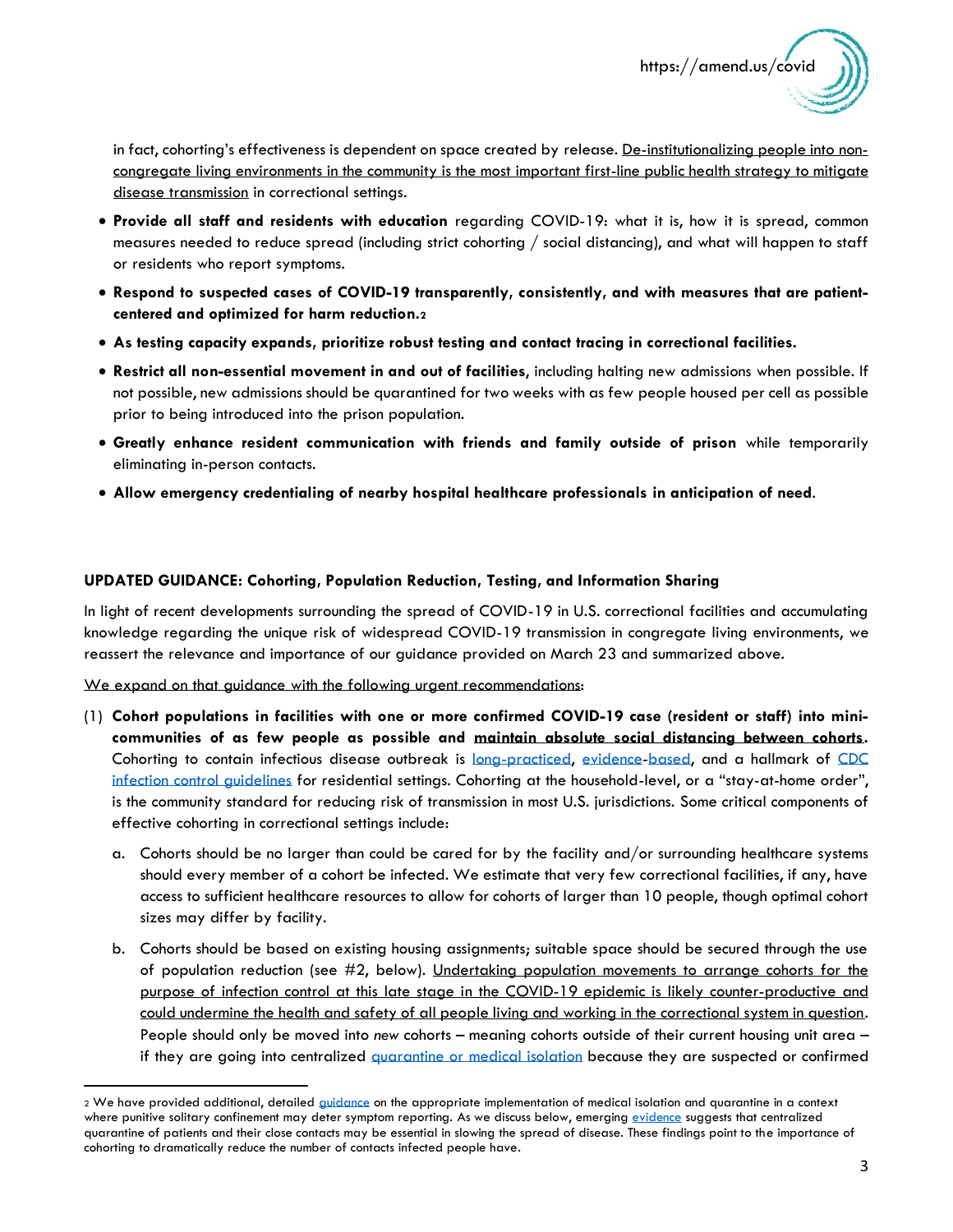of being infected OR if they are living in a dormitory or tiered environment that cannot be made safe using population reduction, in which case as few people as possible should be moved - and they should be moved together to the extent possible and with a clear, public-health oriented rationale.

- c. Cohorts should be separated from each other by as much space as recent studies suggest is needed to minimize the spread of infection, this should be updated as new information becomes available. Partitions are not suitable substitutes for adequate space.
	- i. Based on evidence from [China](https://wwwnc.cdc.gov/eid/article/26/7/20-0764_article) and [South Korea,](https://wwwnc.cdc.gov/eid/article/26/8/20-1274_article) and on current guidance for [U.S. nursing homes,](https://www.cms.gov/newsroom/press-releases/trump-administration-issues-key-recommendations-nursing-homes-state-and-local-governments) it is evident that six feet of separation between cohorts is insufficient to contain the spread of disease for people who are living in close quarters or maintaining sustained contact. *Social distancing by six feet is the recommendation when one cannot avoid being in close proximity to other people for short periods of time,* such as when in a store. To protect against the rapid spread of infection, cohorts of people living in shared housing require total separation from other cohorts for general living, including sleeping, eating, and waiting or recreating. *The community standard for these activities is the distance between households.* While the optimal amount of space between cohorts in a jail or prison setting is not known, [preliminary evidence](https://wwwnc.cdc.gov/eid/article/26/7/20-0885_article) showing the aerosol distribution of coronavirus over at least 13 feet suggests that a minimum of 13 feet between cohorts in every direction at all times is needed. This should include 13 feet of separation from shared walkways and during recreation time. Additional separation may be appropriate in poorly ventilated areas or where air is re-circulating.
	- ii. Partitions and practices like sleeping head to foot on nearby beds are insufficient measures and likely of little use - to guard against the spread of disease between cohorts.
- d. As is the standard practice when cohorting in residential healthcare settings, alter staff and daily routines in order to maintain effective cohorting. Ideally, a specific security staff would be assigned to each cohort. Security staff should not transfer between cohorts.

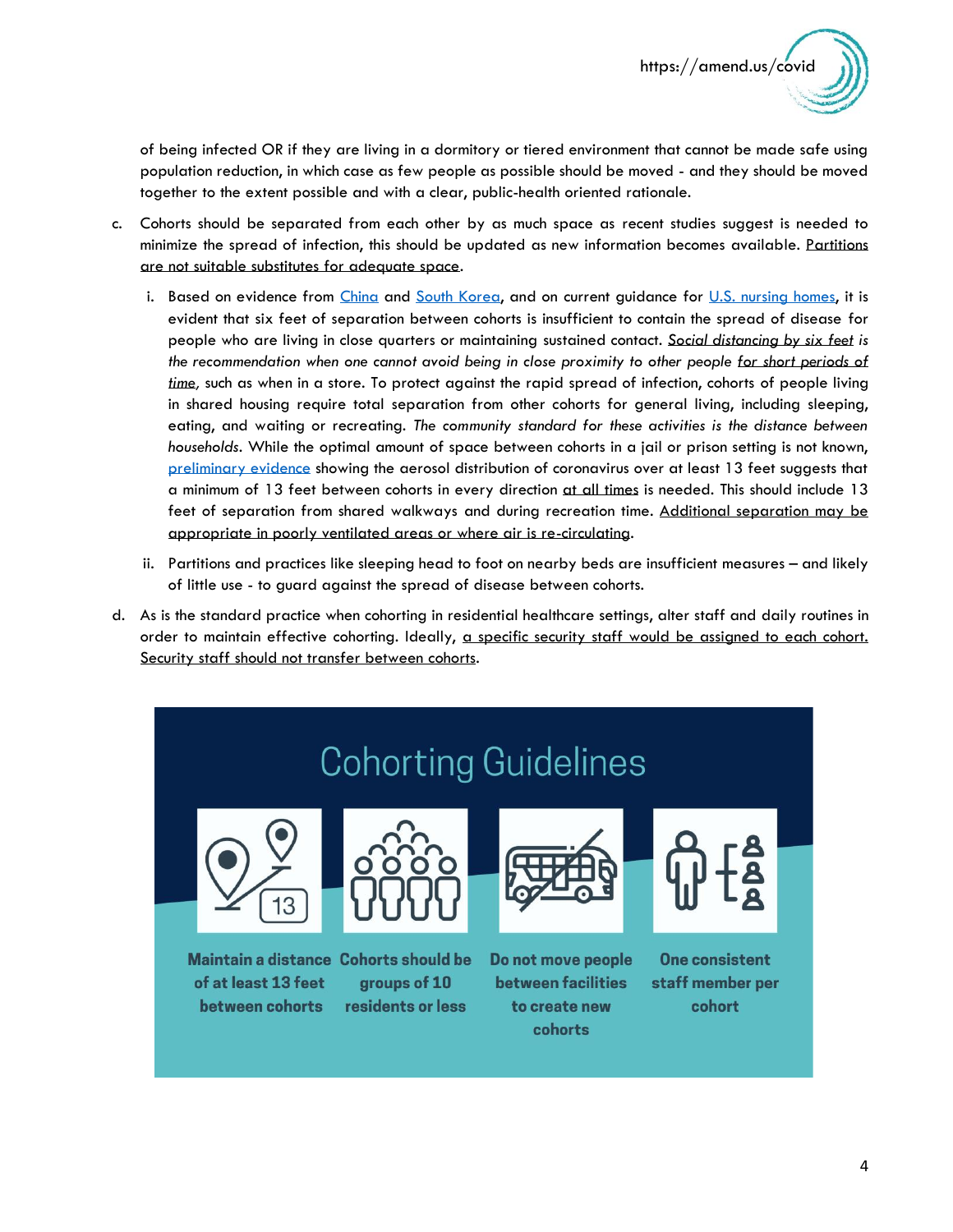- e. All shared-use inside space such as day rooms, dining rooms, bathrooms, showers should be thoroughly cleaned and disinfected between use by different cohorts (a better option is for each cohort to have its own restroom).
- f. Emerging evidence suggests that centralized isolation of patients and quarantine of their close contacts may be an essential tool in slowing the spread of disease. A [recently released study](https://jamanetwork.com/journals/jama/fullarticle/2764658?guestAccessKey=913ec584-d2cf-4175-b583-b60e9cb15412&utm_source=twitter&utm_medium=social_jama&utm_term=3265409166&utm_campaign=article_alert&linkId=86260014) measuring the effects of a range of public health measures implemented in Wuhan during its outbreak found that centralized isolation and quarantine contributed to reductions in transmissions across multiple settings (within households, in healthcare settings, in the community). These findings point to the importance of cohorting in such crowded, congregate living environments as exist in prisons and jails in order to dramatically reduce the number of contacts infected people might have and "buy time" to respond to an outbreak using quarantine and medical isolation wings before infection sweeps through the population, as it did recently in two Ohio prisons [reporting 78% and 75% infection rates.](https://drc.ohio.gov/Portals/0/DRC%20COVID-19%20Information%2004-21-2020%201313.pdf)

Cohorting is thus advised in both tier ("cell block") and dormitory settings. In order to ensure suitable space and staffing to effectively cohort in either setting, substantial numbers of empty cells / beds are needed (see #2), meaning many dormitory settings will only be large enough or have sufficient capacity for 1 or 2 cohorts. Note that while transmission by large droplets appears to be the dominant form of transmission in the community, the role of aerosol transmission is of increasing importance for people who are in close proximity with each other for extended periods of time with limited ventilation or with recirculating air. Thus, if it is not possible for walls to reduce air mixing between cohorts then further reduction in occupancy will be required. Additional measures to reduce risk (temporary floor-to-ceiling walls, increased ventilation creating negative pressure, etc.) may also need to be considered.

(2) **Release substantial numbers of people from facilities operating near, at, or above bed capacity.** In facilities that have one or more reported cases of COVID-19 (staff or resident), populations should be immediately reduced so that such cohorted living conditions as described above can be achieved. Given the high rates of asymptomatic spread throughout the US, such population reduction should ideally be started *before* a reported case occurs inside a correctional facility. We estimate that the *maximum* capacity at which most correctional facilities could operate while faithfully implementing an effective cohorting intervention for infection control is rarely more than 80%. (This estimation is based on the assumption that a facility using cohorts of 10 people requires at least one "empty bed" on either "side" of the cohort, or one empty bed for every 5 people [20% vacancy]. If this allowance does not translate into sufficient distance then further population reduction would be required.) Lowering operating capacity beyond this target will further benefit infection control.

Fortunately, U.S. correctional systems could achieve 80% or lower bed capacity in most if not all of their facilities at little to no increased risk to public safety – and all state or city/county executives (Governors and Mayors) have the power to immediately achieve that outcome. We note that population reduction can be achieved using alternative custody or community corrections measures - such as parole, home confinement, or electronic monitoring - as is currently underway in the **Federal Bureau of Prisons.** In considering whom to release, we recommend factoring an individual's risk of becoming infected and the individual's risk of developing serious illness if infected. For the former it is important to prioritize those who cannot be housed in small cohorts that are effectively isolated from other cohorts (assuming that following release the person will not be in a similar congregate housing environment). For the latter, the older the patient and the greater the number of pre-existing medical conditions, the higher the priority. Such infection/severity risk will need to be assessed in tandem with the security risk associated with releasing that particular person. However, New York City reduced its jail population by 30% in response to COVID-19 and only [2% of those released people have been re-arrested](https://criminaljustice.cityofnewyork.us/wp-content/uploads/2020/05/COVID-factsheet_APRIL-30-2020.pdf) as of this writing.

We recommend consideration of the following for rapid public health-focused population reduction: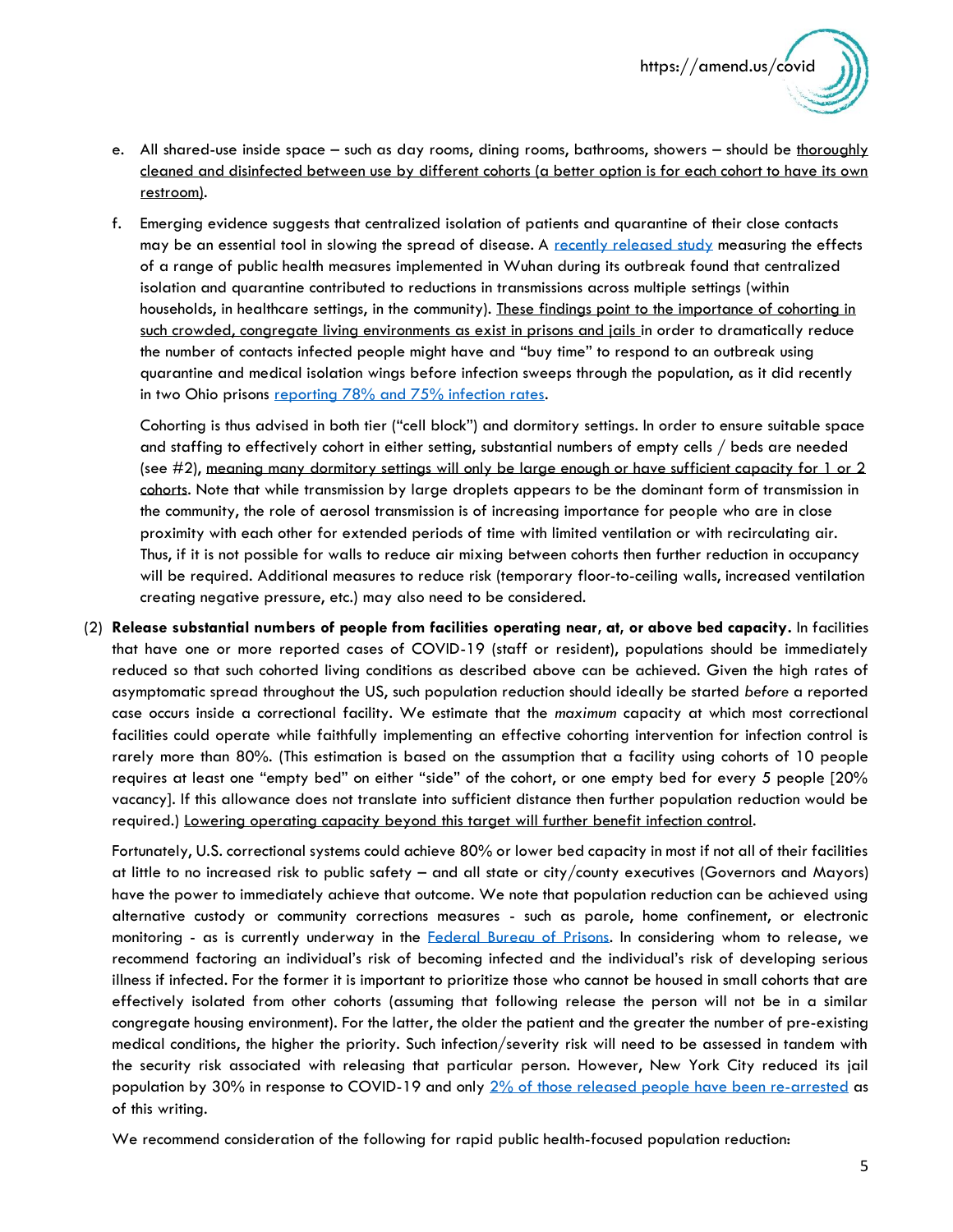

a. **Residents with a release/parole date in the next ~two years and a clean disciplinary record for the last ~two years.** Systems should use some combination of proximity to likely release and "good behavior" while incarcerated to accelerate release for a large number of people who will be returning to the community in the near future anyway and have not participated in any recent behavior while incarcerated to suggest that they are a substantial threat to public safety (now as opposed to two years from now). We recommend a "2 and 2" approach (within two years of release with two years of good behavior) as the most stringent rubric that could be applied to achieve the degree of population reduction needed to mitigate COVID-19 spread, although a less stringent rubric could also be used.

**This approach may seem daunting or politically difficult, but only if ignoring the substantial annual population turnover that already exists within U.S. state prison populations.** In 2017, the most recent year for which data are available, nearly 600,000 people were released from state prisons. For example, in California, more than 36,000 people were released that year, a small increase from the 34,000 who were released in 2016 (see [here,](https://www.bjs.gov/content/pub/pdf/p17.pdf) Table 7). Thus, an estimated 70,000 people are likely to be released from California prisons within the next two years. The considerable numbers of people who could be immediately and safely released to the community is borne out by a small-scale effort recently undertaken by the California Department of Corrections and Rehabilitation when they released approximately 3,500 residents using the [following criteria](https://www.cdcr.ca.gov/3-judge-court-update/): "inmates *with 60 days or less* remaining on their sentence (as of March 30, 2020) who are not serving a current term for a violent felony, or for a domestic violence offense, and are not required to register as a sex offender" [*emphasis* ours]. These criteria – which are very stringent yet applied to at least 3,500 incarcerated people - preclude the immediate release of anyone meeting those same criminological criteria who have an expected release date of June 1, 2020 or later. California's approach does not provide a rationale for the presumed public safety threat posed by those with 61 days or more remaining on their sentence, yet the 3% reduction of an already overcrowded population does far too little to reduce risk of infection for the remaining approximately 120,000 residents and tens of thousands of employees. As of this writing, California prisons have confirmed infections in 316 residents (out of just 1,494 tests) and 156 staff, from which 19 and 9 deaths respectively may be expected given the observed [case-fatality ratio](https://coronavirus.jhu.edu/data/mortality) at current U.S. testing levels.

- b. **Residents age 50 and over.** Older age is associated with a significantly [lower likelihood of recidivism.](https://www.ussc.gov/sites/default/files/pdf/research-and-publications/research-publications/2017/20171207_Recidivism-Age.pdf) Older age is also the most important risk factor for hospitalization and death following infection with COVID-19. One in four prisoners (>30,000 people) in California is age 50 or older. Given their high risk of profoundly poor outcomes with COVID-19 infection, residents of older age who do not meet the "2 and 2" criteria described above (because they have not been incarcerated for two years or are not eligible for release in the next two years) should be nonetheless evaluated for immediate release.
- c. **Women.** Women have [lower recidivism rates](https://cjinvolvedwomen.org/wp-content/uploads/2016/06/Fact-Sheet.pdf) than men and are far less likely to be serving time for a violent crime. Among those who are incarcerated for violent crime, acting in self-defense and/or being a victim of violence is common. The U.S. incarcerates women at a rate (133 per 100,000) nearly 10x the nearest NATO country (Portugal, 15 per 100,000). Women who do not meet the "2 and 2" criteria described above (for example, because they have not been incarcerated for two years or are not eligible for release in the next two years) should be considered for immediate release.
- d. **Residents who are not scheduled for release in the near future but have lived multiple years without disciplinary misconducts.** In many systems, the benefits of good behavior are far slower to accrue than are the (often disproportionate) penalties that follow rule violations. In the California prison system, for example, a 2019 Legislative Analyst's Office [report](https://lao.ca.gov/Publications/Report/4023) found that the state's "Inmate Classification System" is biased in favor of placing people in more restrictive environments by systematically excluding classes of individuals from the lowest security levels (including those with more than five years left to serve) and disproportionately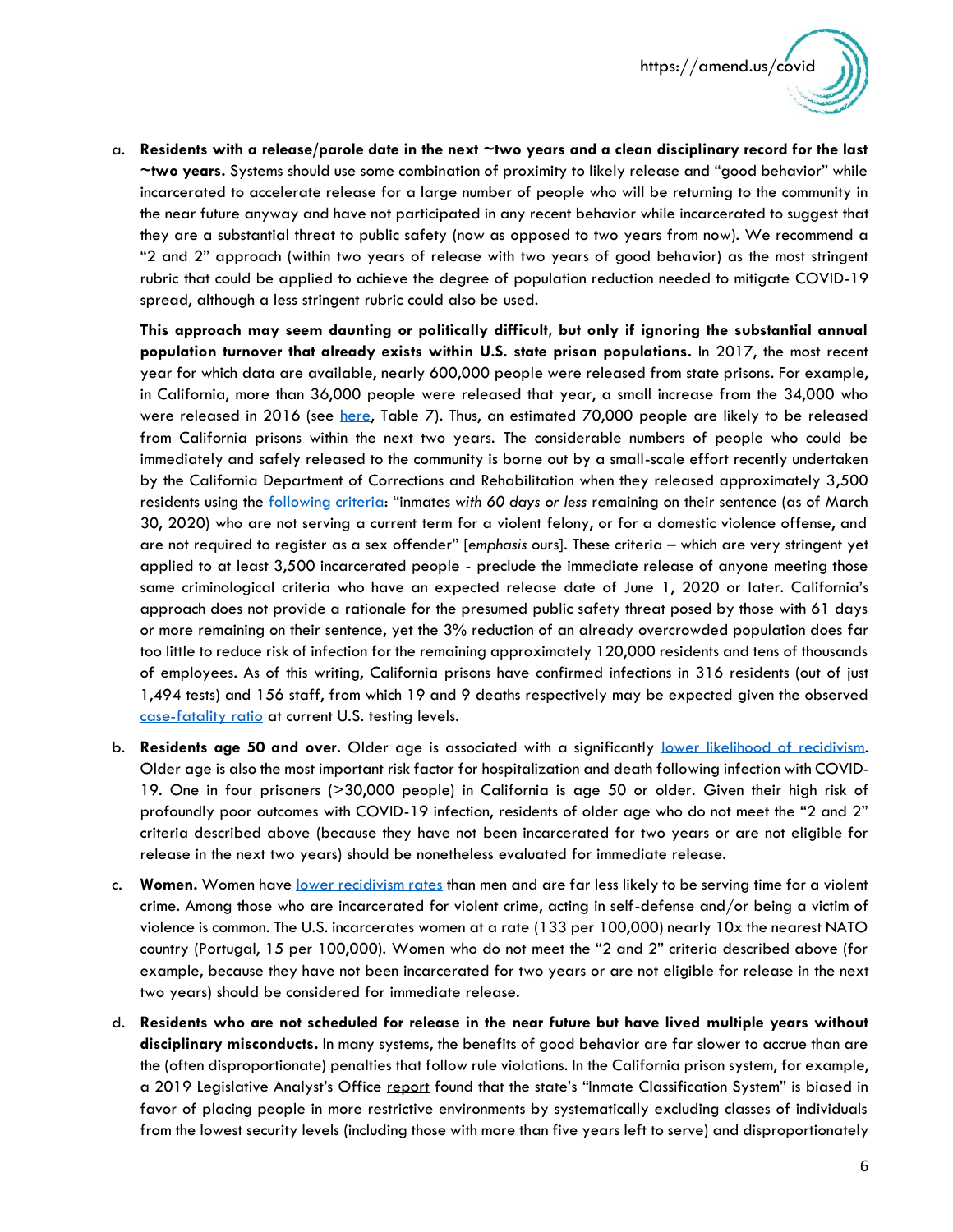

penalizing people who commit minor behavioral infractions. Such systemic bias creates the false impression that people who have lived successfully and without disciplinary infractions for years are not yet ready to safely return to the community. In the current COVID-19 pandemic, when smart and safe population reduction efforts are likely to directly result in fewer deaths among remaining residents, correctional staff, and those living in surrounding communities, it is important to release people whose ongoing incarceration serves only to undermine public health.

**All released people should have a housing plan that allows compliance with current public health measures in their jurisdiction.** Those without housing should receive enhanced discharge planning. People should not be released to homelessness. Some jurisdictions, [like California](https://covid19.ca.gov/housing-and-homelessness/), have taken a "[housing first](https://www.hcd.ca.gov/grants-funding/active-funding/docs/Housing-First-Fact-Sheet.pdf)" approach to promoting public health during the COVID-19 epidemic by reducing homelessness. These resources should be made available to those releasing from jails and prisons who require them for safe post-release housing. Mobilization (and likely increased funding) of a vast network of existing community-based organizations will be needed to meet this urgent demand.

- (3) **Rapidly scale up local testing in response to suspected or confirmed cases.** Emerging evidence from correctional settings suggests that, like in nursing homes, early confirmed cases often represent the "tip of the iceberg" of infection. When universal testing was prompted in [two Ohio prisons](https://drc.ohio.gov/Portals/0/DRC%20COVID-19%20Information%2004-21-2020%201313.pdf) by an apparent surge of infection, it revealed infection rates of 78% and 75% among residents and over 225 staff infections (one of which has resulted in a staff death). This emerging pattern roughly corresponds to trends in nursing homes, where testing has been [slow to keep up with](https://www.nytimes.com/2020/04/11/nyregion/nursing-homes-deaths-coronavirus.html) [the rapidly rising rates](https://www.latimes.com/california/story/2020-04-23/coronavirus-nursing-home-expanded-testing) of infection, hospitalization, and death. In response, [on April 2,](https://www.cms.gov/files/document/4220-covid-19-long-term-care-facility-guidance.pdf) all long-term care facilities were required to implement regular symptom screening for all, including daily temperature checks for residents. [As of April 19,](https://www.cms.gov/newsroom/press-releases/trump-administration-announces-new-nursing-homes-covid-19-transparency-effort) U.S. nursing homes are required to report cases directly to CDC and inform residents and their families or representatives of COVID-19 cases in their facilities. Outside of a few correctional systems that have ramped up testing in recent days, screening and testing in U.S. jails and prisons appear poised to trail the pace of infection, giving up a vital infection control opportunity. As testing capacity increases, jails and prisons should be prioritized for testing, including universal testing where infections (resident or staff) have already been identified. Short of universal testing in all correctional facilities, here are some steps that correctional systems should take to ensure that screening and testing reduce COVID-19's impact rather than simply describe its unfettered course:
	- a. Administer symptom screening for all (residents and staff).
	- b. Test everyone (residents and staff) with signs or symptoms of COVID-19 infection and isolate them until test results are returned (confirmed resident cases should be cohorted in a centralized isolation area at the same facility; confirmed staff cases should be isolated at home when possible or at another venue).
	- c. Use testing to determine when a case is no longer infectious and the person can be returned to their previous housing / employees can return to work. The use of testing for this purpose will accelerate people's return to prior housing / employment as the CDC's non-test-based critiera for return require at least 3 days without a fever (not using medication), 3 days of improving respiratory symptoms, and 7 days since symptom onset. The [CDC's criteria](https://www.cdc.gov/coronavirus/2019-ncov/hcp/disposition-hospitalized-patients.html) for test-based determinations of "recovery" are:
		- i. Resolution of fever without the use of fever-reducing medications **and**
		- ii. Improvement in respiratory symptoms (e.g., cough, shortness of breath), **and**
		- iii. Negative results of an FDA Emergency Use Authorized COVID-19 molecular assay for detection of SARS-CoV-2 RNA from at least two consecutive nasopharyngeal swab specimens collected ≥24 hours apart (total of two negative specimens)
	- d. Periodically test all residents undergoing aerosol generating procedures (like CPAP); provide housing for such residents with even less likelihood of air circulating into adjacent housing areas.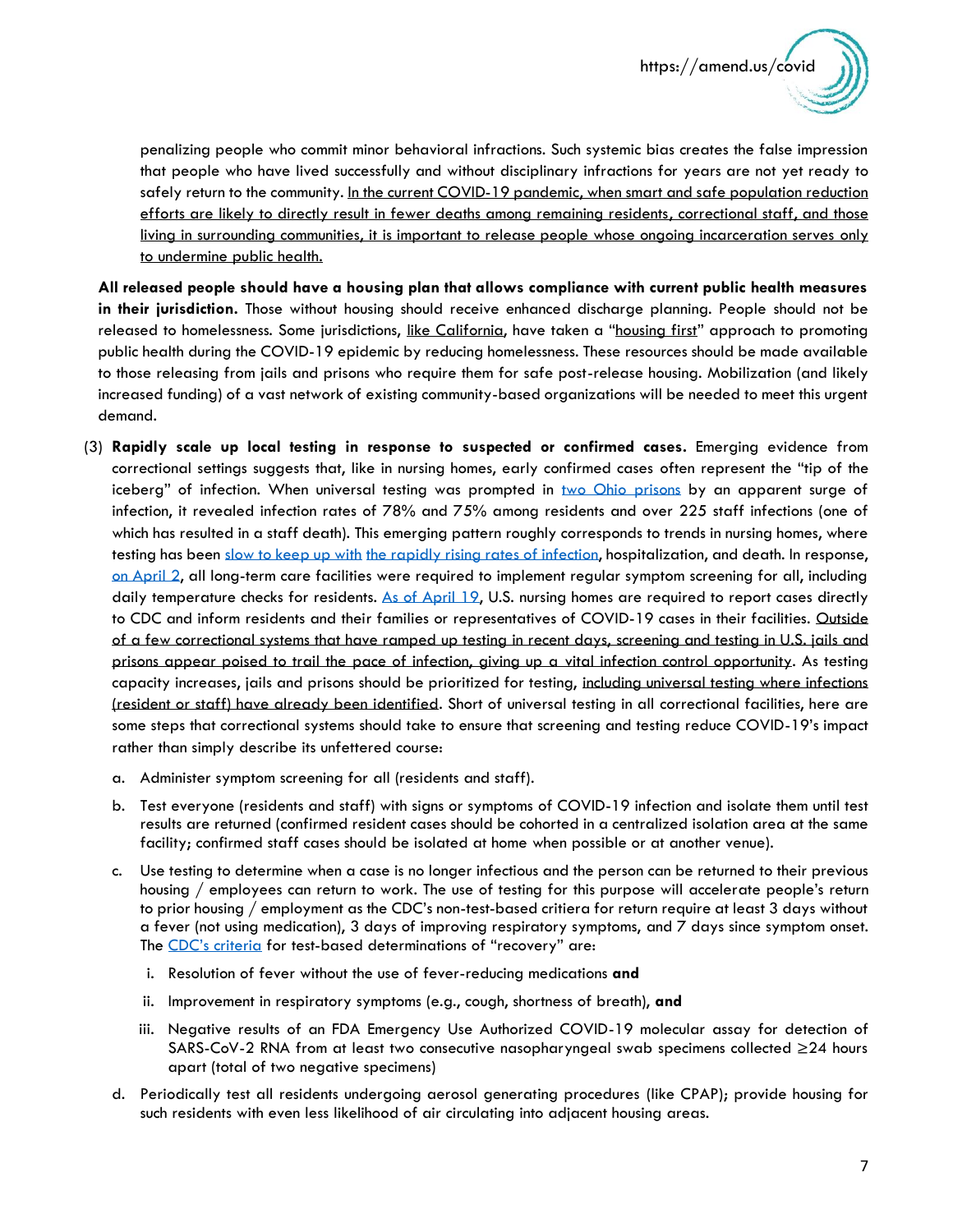

e. In settings of a large-scale outbreak, test everyone who could be potentially exposed to the outbreak (which is usually everyone in the facility) irrespective of symptoms as is the community standard for nursing homes. The appropriate threshold for a "large scale outbreak" that should trigger a universal testing response has not been established, however recent experiences in prisons in the [federal Bureau of Prisons,](https://www.nbcdfw.com/news/coronavirus/covid-19-cases-quadruple-to-132-at-fort-worth-federal-prison/2356912/) [Ohio,](https://www.dispatch.com/news/20200425/marion-prisonrsquos-virus-outbreak-seeps-into-public) [Michigan,](https://wwmt.com/news/local/600-inmates-test-positive-for-covid19-in-one-michigan-prison) [and](https://abc11.com/nc-coronavirus-updates-neuse-correctional-prison-outbreak/6127485/) [elsewhere](https://www.themarshallproject.org/2020/04/24/these-prisons-are-doing-mass-testing-for-covid-19-and-finding-mass-infections) suggest that universal testing immediately following the appearance of even a small number of confirmed cases (e.g. in the single digits) may be needed to effectively contain infection using contact tracing and centralized quarantine.

**As the COVID-19 epidemic sweeps into correctional institutions around the nation, these critical actions must be urgently prioritized by system and political leaders in order to avert a health and humanitarian disaster among incarcerated people and the law enforcement, health, and administrative professionals who work in corrections: population reduction, cohorting, testing, isolation and quarantine.** Based on all available evidence as of this writing, we advise all people in positions to advance progress along these first-line public health initiatives to do so. Note that existing guidelines on isolation and quarantine of known cases do little good if there are untested (potentially asymptomatic) infected people transmitting the virus in the general population. Because a high proportion of infected persons, especially in young populations, have no or mild symptoms, it is especially important to assume that when symptomatic people are identified as infected with SARS-COV-2 that there are other infected people in the population.

**Other people – including community-based public health and medical experts and practitioners, advocates, labor organizers – can provide another vital service: educating correctional residents and staff about COVID-19, how it is transmitted, what protective measures every person can take, and what measures are appropriate** 



**for those experiencing symptoms, awaiting testing results, or confirmed negative or positive following a test.**  Within correctional systems, all residents and staff require a comprehensive understanding of the policies and practices being employed in response to the COVID-19 pandemic and trusted resources must be made available to address prevailing misconceptions on an ongoing basis. We continue to hear from residents and correctional staff – uniformed officers and health care providers around the country – who lack the basic information they need to faithfully comply with standard public health practices and help reduce the spread of infection in their homes and workplaces. **Overall, a lack of regular, useful communication from correctional agency leadership to staff and residents inside facilities is common in systems across the country and must be resolved if we are to avoid the scenario in which the worst of COVID-19 in the U.S. is visited upon incarcerated people and the men and women who watch over them.**